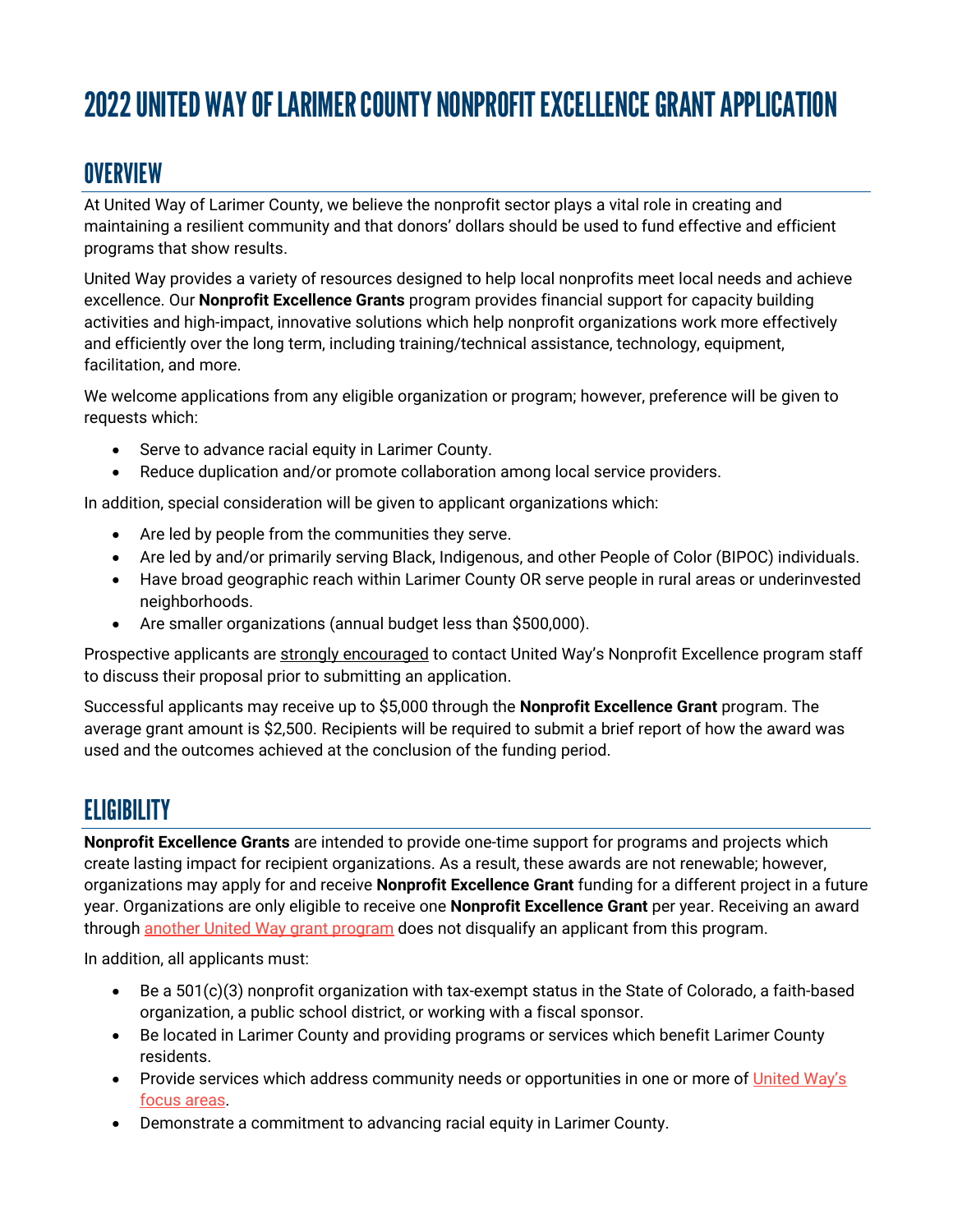# APPLICANT AGENCY PROFILE

#### LEGAL NAME OF ORGANIZATION

| NUMBER OF FULL-TIME EMPLOYEES                              |                      | NUMBER OF PART-TIME EMPLOYEES | <b>NUMBER OF VOLUNTEERS</b> |
|------------------------------------------------------------|----------------------|-------------------------------|-----------------------------|
| $\Box$ LOVELAND                                            | $\Box$ Other:        |                               |                             |
| $\Box$ FORT COLLINS                                        | $\Box$ BERTHOUD      |                               |                             |
| ALL OF LARIMER COUNTY                                      | $\square$ ESTES PARK |                               |                             |
| <b>GEOGRAPHIC AREA SERVED (SELECT ALL THAT APPLY)</b>      |                      |                               |                             |
| <b>MISSION OR PURPOSE STATEMENT</b>                        |                      |                               |                             |
| <b>YEAR OF ORGANIZATION FOUNDING</b>                       |                      |                               |                             |
| <b>APPLICATION MAIN CONTACT EMAIL</b>                      |                      |                               |                             |
| <b>APPLICATION MAIN CONTACT PHONE</b>                      |                      |                               |                             |
| <b>APPLICATION MAIN CONTACT NAME</b>                       |                      |                               |                             |
| <b>WEBSITE</b>                                             |                      |                               |                             |
| <b>MAIN PHONE NUMBER</b>                                   | <b>EIN</b>           |                               |                             |
| <b>Mailing Address</b>                                     |                      | <b>Physical Address</b>       |                             |
| <b>MAILING ADDRESS AND PHYSICAL ADDRESS (IF DIFFERENT)</b> |                      |                               |                             |

### ORGANIZATION INFORMATION

CURRENT YEAR BUDGETED REVENUE: CURRENT YEAR BUDGETED EXPENSES:

DO YOUR ORGANIZATION'S PROGRAMS AND SERVICES DIRECTLY ADDRESS COMMUNITY NEEDS OR OPPORTUNITIES IN ONE OR MORE OF THE FOLLOWING AREAS? SELECT ALL THAT APPLY.

☐YOUTH & EDUCATION ☐FINANCIAL STABILITY ☐COMMUNITY ENGAGEMENT ☐NONPROFIT EXCELLENCE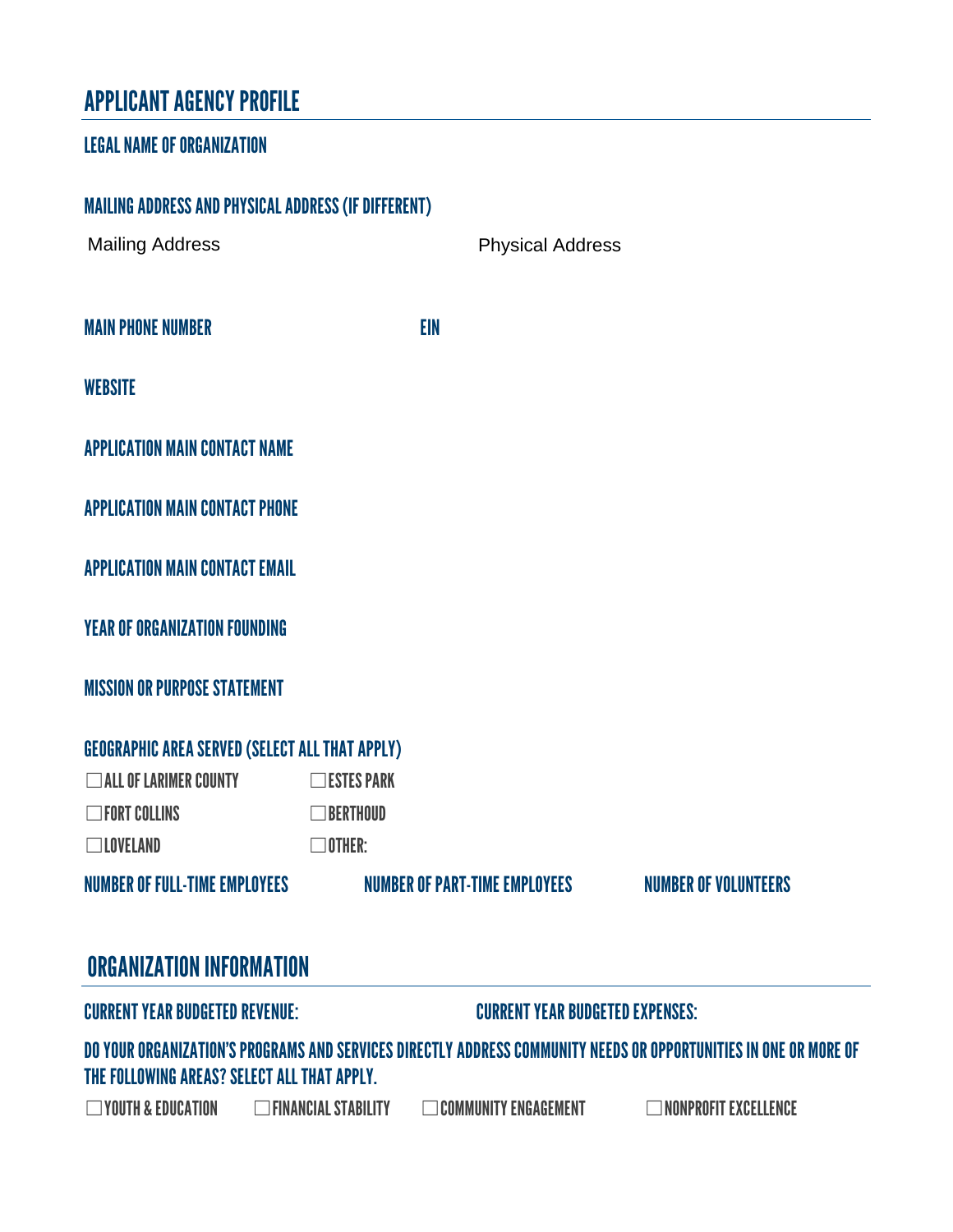PLEASE PROVIDE A BRIEF DESCRIPTION OF YOUR ORGANIZATION, INCLUDING YOUR TARGET POPULATION AND THE SERVICES YOU PROVIDE.

### IS YOUR ORGANIZATION LED BY AND/OR PRIMARILY SERVING INDIVIDUALS FROM BLACK, INDIGENOUS, AND OTHER PEOPLE OF COLOR (BIPOC) COMMUNITIES?

☐YES

☐NO

### IS YOUR ORGANIZATION LED BY PEOPLE FROM THE COMMUNITY IT SERVES?

☐YES

☐NO

HOW IS YOUR AGENCY WORKING TO ADVANCE RACIAL EQUITY(BOTH WITHIN YOUR ORGANIZATION AND IN OUR COMMUNITY)?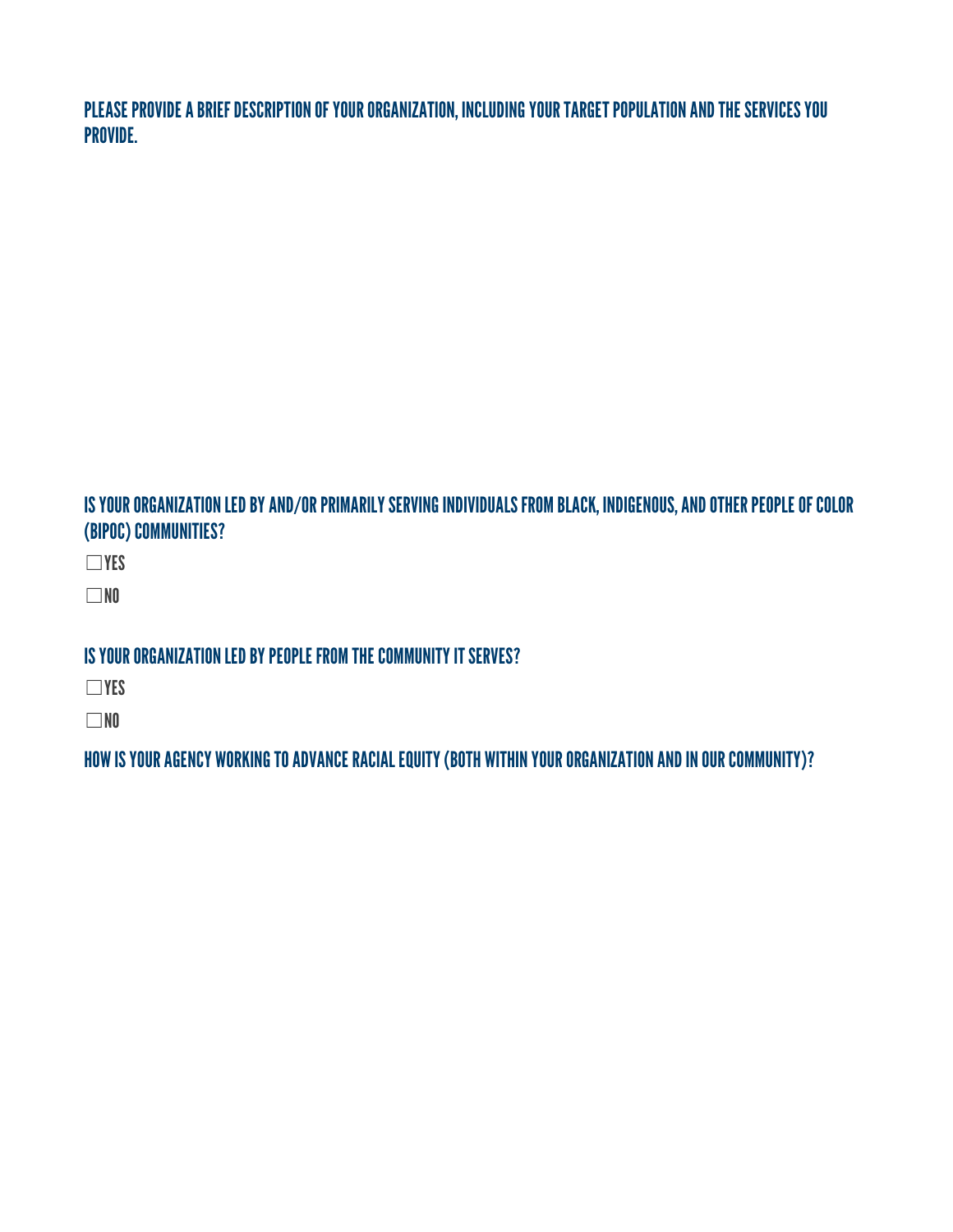### REQUEST INFORMATION

#### PROJECT TITLE

TOTAL COST OF THE PROGRAM/PROJECTYOUR REQUEST WILL SUPPORT

REQUEST AMOUNT

PLEASE DESCRIBEYOUR REQUESTAND THE ORGANIZATIONAL ISSUE OR OPPORTUNITY YOU ARE ADDRESSING, INCLUDING THE WAY(S) YOUR REQUEST CONTRIBUTES TO A HIGH-IMPACT, LONG-TERM SOLUTION.

#### BRIEFLY DESCRIBE HOW YOU PLAN TO USE THIS FUNDING. PLEASE BE SPECIFIC.

*Examples: Meeting space - \$500; Food and beverages for participants - \$250; Facilitator's consulting fee - \$2,500*

#### WHICH OF THE FOLLOWING STATEMENTS BEST DESCRIBES YOUR REQUEST? SELECT ALL THAT APPLY.

 $\Box$ This request will support our organization's ability to provide services more effectively.

**If selected, please describe the way this request will help you provide services more effectively.**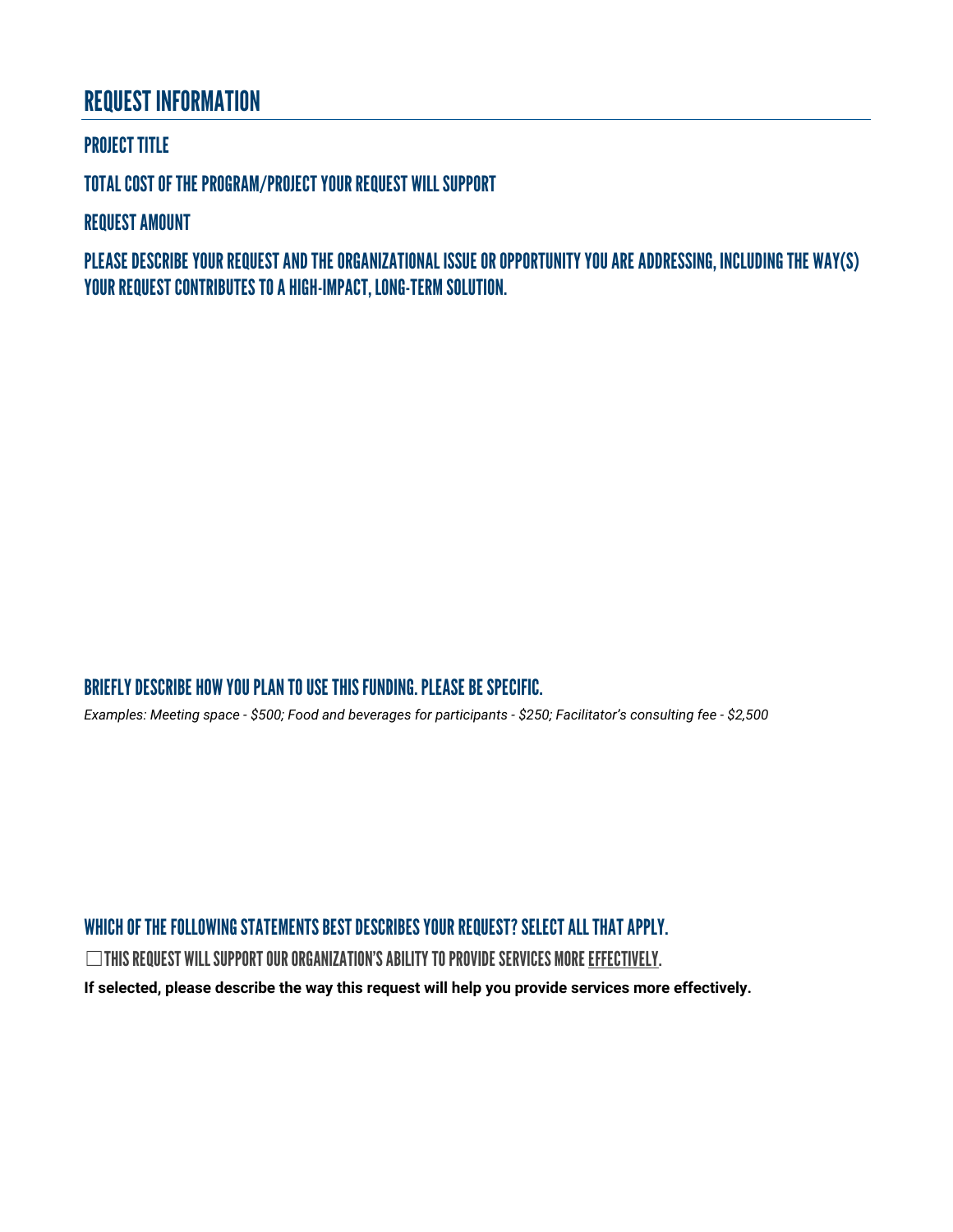#### $\Box$ This request will support our organization's ability to provide services more efficiently.

**If selected, please describe the way this request will help you provide services more efficiently.** 

☐OTHER

**If selected, please describe the way this request will build capacity for your organization.** 

### PLEASE DESCRIBE 1-2 MEASURABLE OUTCOMES THAT YOU HOPE TO ACHIEVE THROUGH THIS REQUEST, INCLUDING YOUR PERFORMANCE TARGET(S) AND THE TOOL(S) YOU WILL USE TO MEASURE YOUR PROGRESS.

**Note: Outcomes must be well-structured and clear to indicate the changes in skills, knowledge, attitudes, behaviors, systems, structures, or other conditions that beneficiaries are achieving because of your request, rather than simply the number of people served or units of service provided.**

*Example #1: 80% of participating staff and volunteers will demonstrate increased knowledge of best practices for data collection within historically marginalized populations and communities, as measured by pre- and post-participation tests.* 

*Example #2: Program staff will demonstrate an overall 20% reduction in the amount of time spent on administrative tasks, as measured by their monthly time sheets.*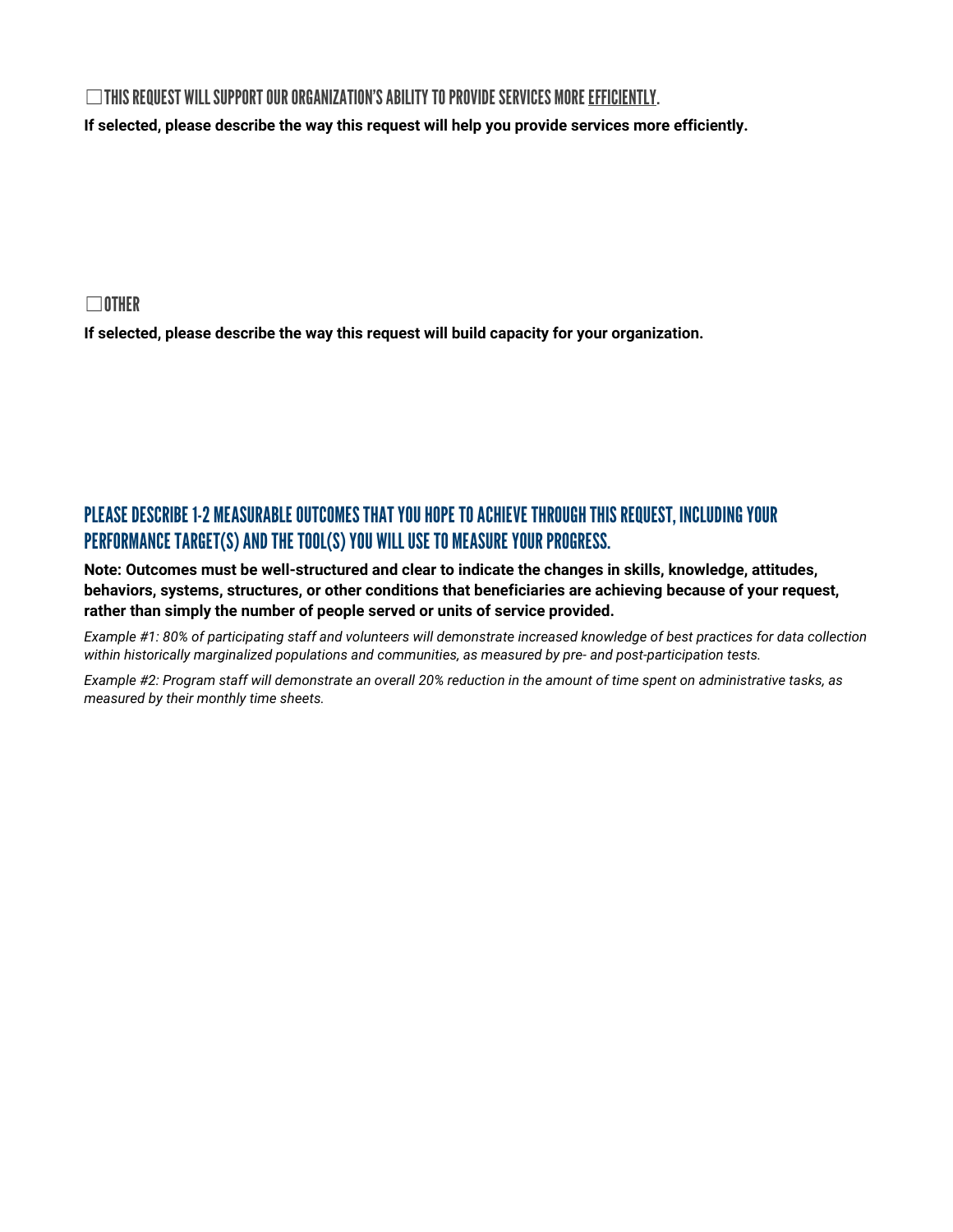#### OPTIONAL: PLEASE SELECT ANY OF THE FOLLOWING STATEMENTS THAT APPLY TO YOUR REQUEST.

 $\Box$ THIS REQUEST REDUCES DUPLICATION AMONG LOCAL SERVICE PROVIDERS.

☐THIS REQUEST PROMOTES COLLABORATION AMONG LOCAL SERVICE PROVIDERS.

◯THIS REQUEST <u>DIRECTLY</u> SERVES TO ADVANCE RACIAL EQUITY IN LARIMER COUNTY.

**If you selected any of these options, please describe the way(s) in which your request aligns with the criteria you selected above.** 

IS THERE ANYTHING ELSE YOU WOULD LIKE TO SHARE WITH US ABOUT YOUR REQUESTOR ORGANIZATION?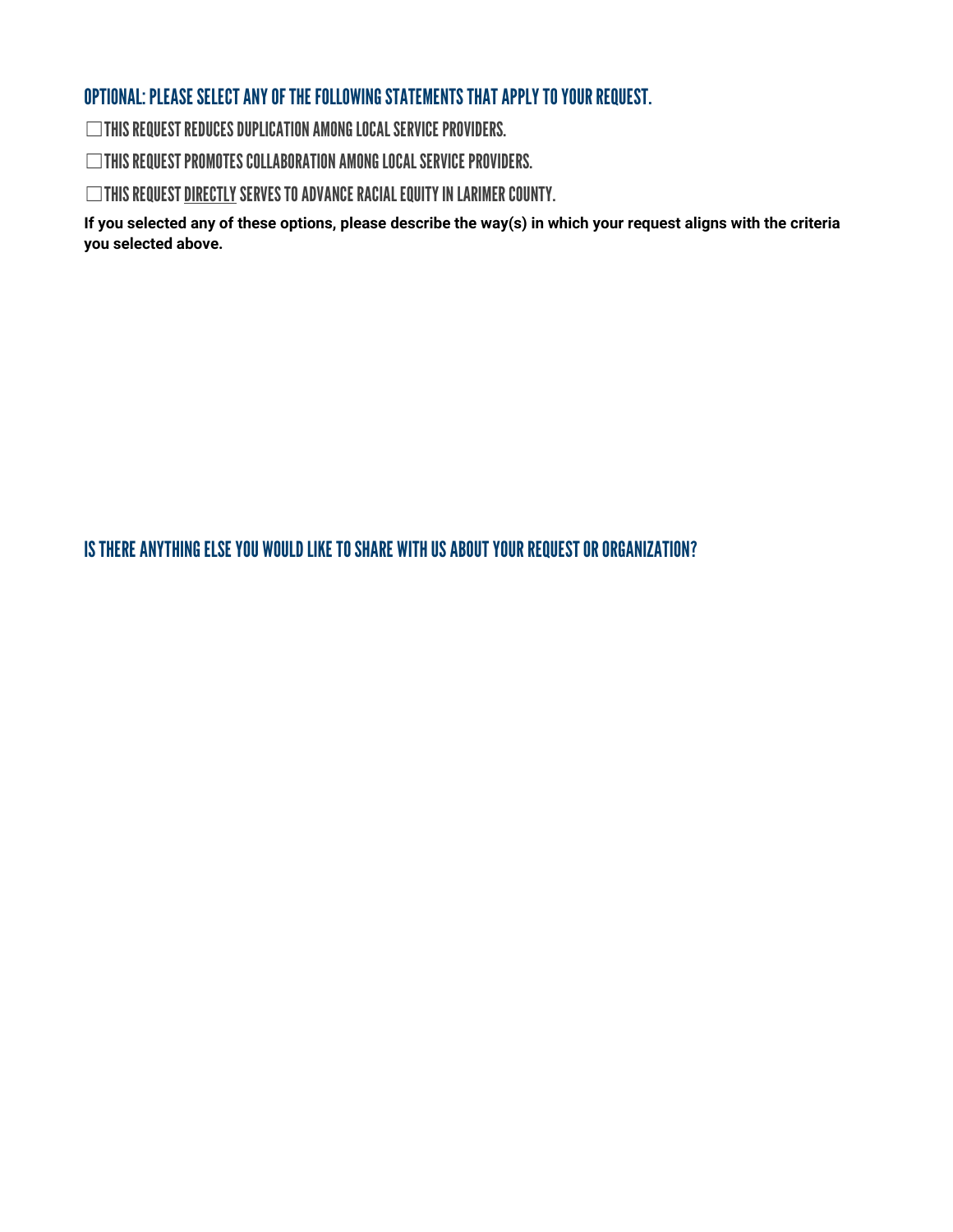# SUPPLEMENTAL ATTACHMENTS

*Please provide the following documents as part of your application. If you omit any of the required attachments, provide an explanation.*

**□ORGANIZATION BUDGET** 

☐CURRENT (YEAR-TO-DATE) FINANCIAL STATEMENTS (STATEMENT OF FINANCIAL POSITION AND STATEMENT OF ACTIVITIES)

☐MOST RECENT YEAR-END FINANCIAL STATEMENTS(STATEMENT OF FINANCIAL POSITION AND STATEMENT OF ACTIVITIES)

☐PROOF OF IRS FEDERAL TAX-EXEMPT STATUS, DATED WITHIN THE LAST FIVE YEARS

 $\Box$ ANTI-DISCRIMINATION STATEMENT ADOPTED BY THE BOARD OF DIRECTORS

### **SIGNATURE**

BY SIGNING BELOW, I CERTIFY THAT THE INFORMATION CONTAINED IN THIS APPLICATION IS TRUE AND CORRECT TO THE BEST OF MY KNOWLEDGE.

SIGNATURE DATE DATE PRINTED NAME

TITLE